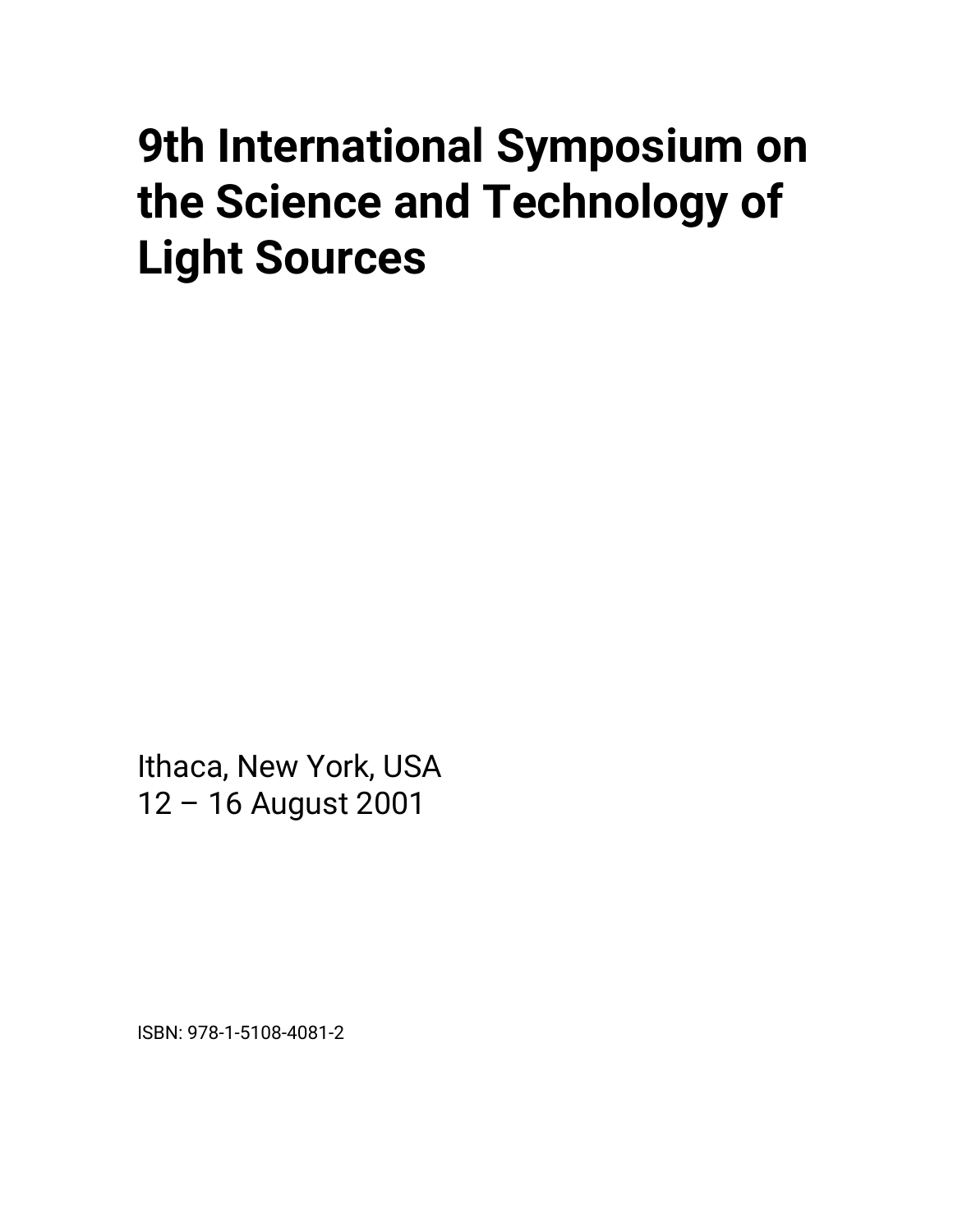**Printed from e-media with permission by:** 

Curran Associates, Inc. 57 Morehouse Lane Red Hook, NY 12571



**Some format issues inherent in the e-media version may also appear in this print version.** 

Copyright© (2001) by Foundation for the Advancement of the Science & Technology of Light Sources (FAST-LS) All rights reserved.

Printed by Curran Associates, Inc. (2017)

For permission requests, please contact Foundation for the Advancement of the Science & Technology of Light Sources (FAST-LS) at the address below.

Foundation for the Advancement of the Science & Technology of Light Sources FAST-LS Belmayne House 99 Clarkehouse Road Sheffield, United Kingdom S10 2LN

www.fast-ls.org

## **Additional copies of this publication are available from:**

Curran Associates, Inc. 57 Morehouse Lane Red Hook, NY 12571 USA Phone: 845-758-0400 Fax: 845-758-2633 Email: curran@proceedings.com Web: www.proceedings.com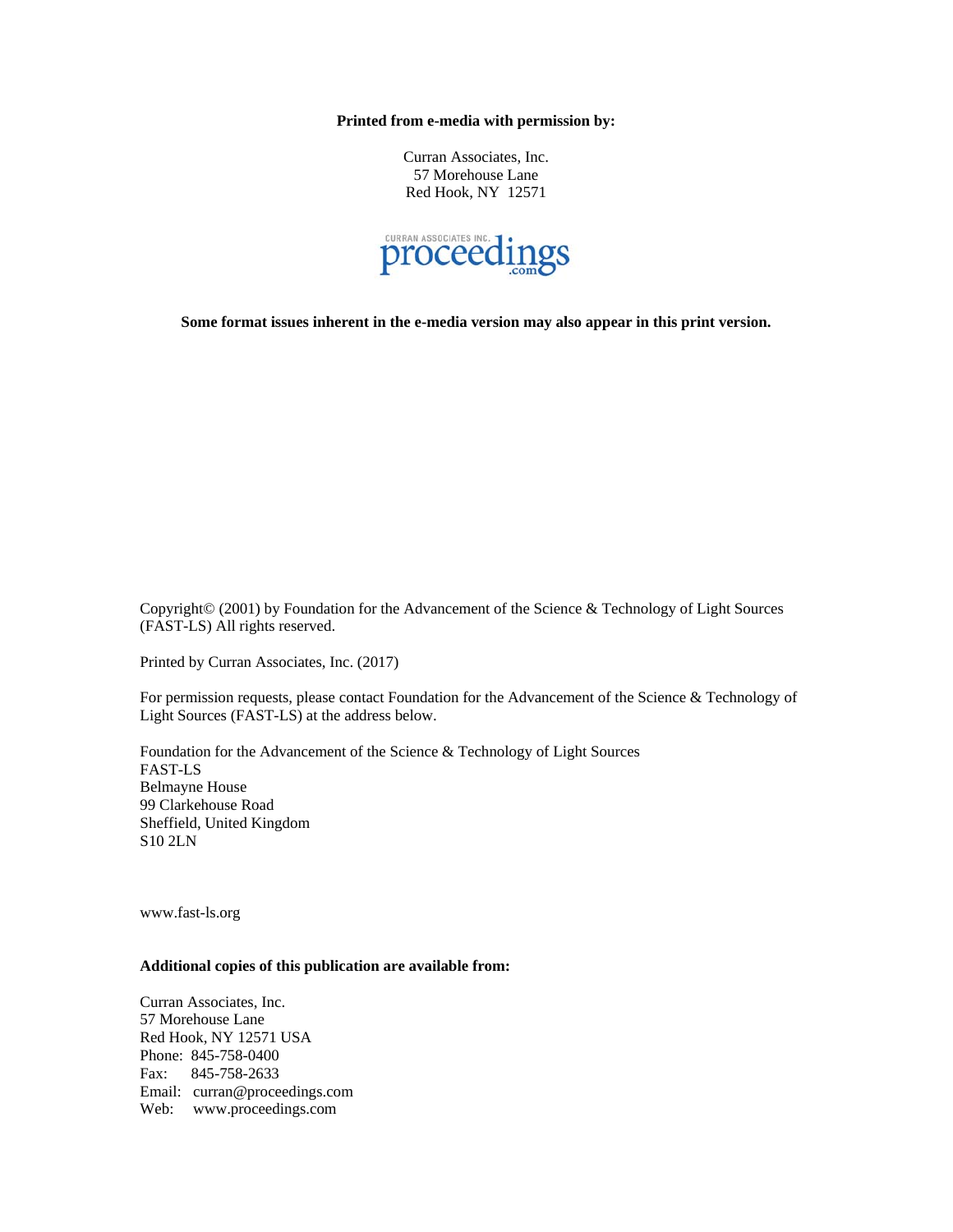## **Session 0 – Special Opening Lecture August 12, Sunday Evening, 19:00 – 20:00**  Chairman: Charles N. Stewart, Welch Allyn

## **000:I Systems View of Novel Light Source R& D 19** J. Maya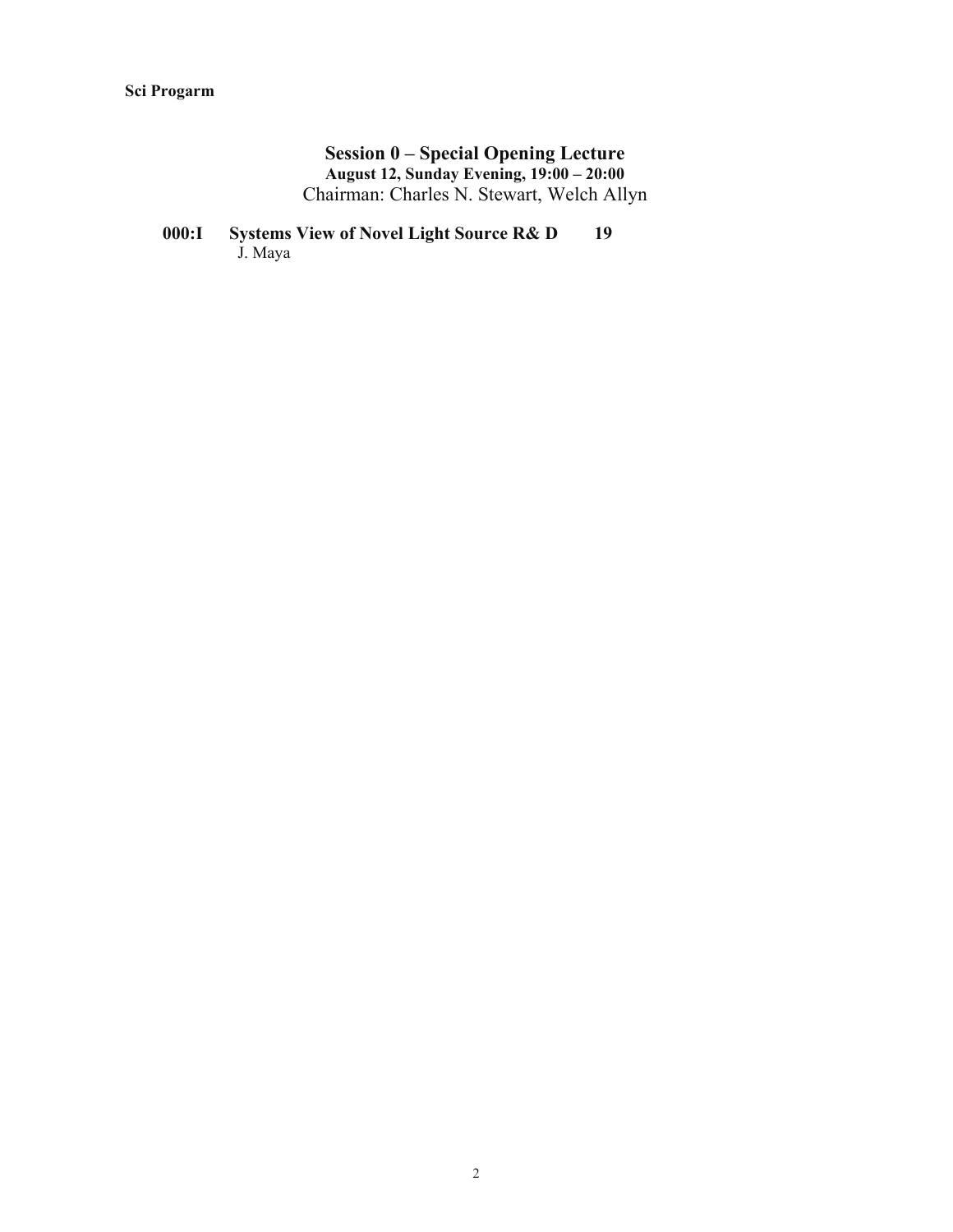## **Session 1 – HID Lamps & Ballasts August 13, Monday Morning, 9:00 – 12:30**  Chairman: Marco Haverlag, Philips

- **001:I New UHP Lamp Technologies for Video Projection 31** G. Derra, H. Moench, E. Fischer, X. Riederer
- **002:L Mercury-Free High Pressure Discharge Lamps 43** M. Born
- **003:P Development of a Resistive Thin Film for High Temperature Metal Halide 45 Applications**  A. Inouye, N. Horii, H. Noguchi
- **004:P The Pressure Effect & Its Application in Microwave Induced Plasma 47** D. Chen, G. Cai
- **005:P Spectral Contour of High-pressure Mercury Lamps 49** T. Hiramoto
- **006:P Reduction of Vertical Segregation in Long and Thin Ceramic High Intensity 51 Discharge Lamps by Longitudinal Acoustic Mode Excitation**  J. Kramer
- **007:P Research on a Low Wattage Metal Halide Lamp with Ceramic Envelope for 53 Automotive Headlighting**  J. Hendricx
- **008:P Temperature Distribution in a Pulsed High-Pressure Mercury Arc 55** M. Kaening, H. Schneidenbach, A. Kloss, H. Schoepp, H. Hess
- **009:P Characteristics of Discharge Spectra in Microwave-Induced Electrodeless 57 Sulfur Lamp**  B. Song, D. Hammer
- **010:P Development of 220W and 360W Ceramic Metal Halide Lamp with Internal 59 Starter**  Y. Takeji, S. Taniguchi, S. Mori, J. Honda, K. Nakano
- **011:P Mercury-free 35W HID Lamps for Automobiles 61** S. Omori, M. Muto
- **012:P Mercury Free HID Lamps for Automotive Use 63** T. Ishigami, K. Uemura, A. Ishiduka, K. Nakano
- **013:P Metal Halide Lamps with Improved Lumen Maintenance 65** R. Ramaiah
- **014:P Color Control Coatings for Metal Halide Arc Lamps 67** K. Fullerton, A. Lamouri, E. Krisl, P. Morand, L. Pekker
- **015:P Study on High-pressure Mercury Lamp for Rear Projection TV Sets 69** M. Horiuchi, M. Kai, T. Seki, T. Ichibakase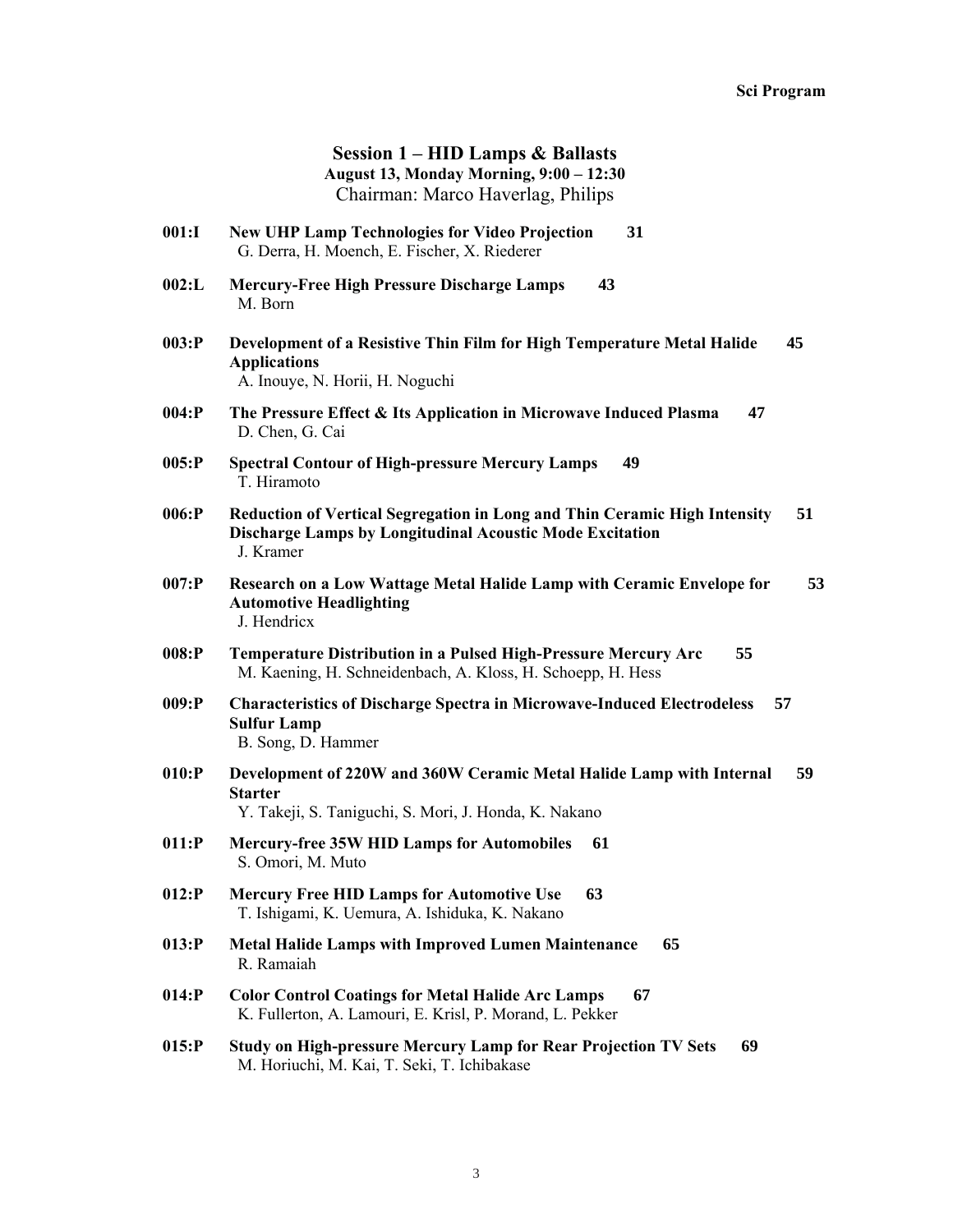| $016$ :P  | Thermodynamic Aspect of Tungsten Chemical Transport in High Pressure<br><b>Mercury Lamps</b><br>M. Rahmane, P. Meschter                         | 71 |
|-----------|-------------------------------------------------------------------------------------------------------------------------------------------------|----|
| $017:$ P  | 73<br><b>Short Arc Metal halide Lamp Design for Rear Projection Monitors</b><br>D. M. Rutan, C. N. Stewart                                      |    |
| $018$ : P | Miniature Metal Halide Lamps: I. Breaking the Efficacy Paradigm<br>75<br>D. E. Brabham                                                          |    |
| $019:$ P  | Miniature Metal Halide Lamps: II. A Study of Flicker and Flare<br>77<br>D. E. Brabham                                                           |    |
| 020:P     | Miniature Metal Halide Lamps: III.<br>79<br><b>Extend Lamp Life thru Directed Airflow Cooling</b><br>D. A. Bell, R. A. Mechowski, D. E. Brabham |    |
| 021:P     | <b>Duty Cycle Color Control of Metal Halide Lamps</b><br>81<br>T. Kelly, H. Zhu, J. Maya                                                        |    |
| $022:$ P  | 83<br><b>New Microwave Powered Electrodeless HID Lamp</b><br>with Vane-type Resonator<br>A. Hochi, K. Hashimotodani, K. Katase                  |    |
| 023:P     | "Electrical Conductivity" Models for Discharge Lamps used<br>85<br>for Electronic Circuit Design<br>A. Zissis, J.-J. Damelincourt               |    |
| $024:$ P  | A Dimmable Electronic Ballast for HPS Lamps with a Novel Ignitor<br>87<br>W. Zhang, W. Wang, D. Xu                                              |    |
| 025: L    | Long Life Ceramic Metal Halide Lamps at 39 W and 20 W<br>89<br>M. Bugenske, J. Dakin, C. Knittel, J. Tambini                                    |    |
| 026:1     | <b>Chemical Complexing and Effects on Metal Halide Lamp Performance</b><br>91<br>W. P. Lapatovich, J. A. Baglio                                 |    |

4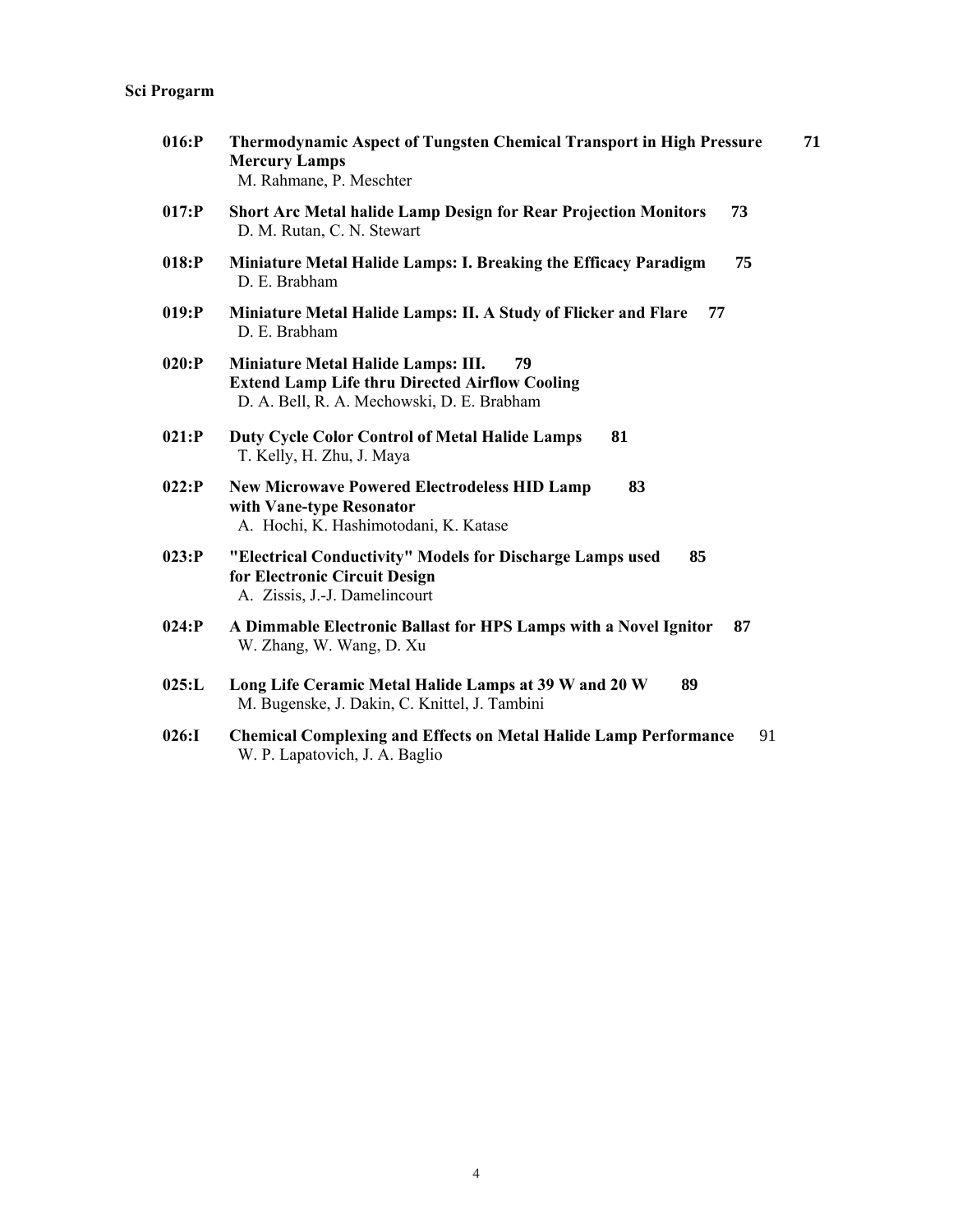**Session 2 – Lamp Diagnostics August 13, Monday Afternoon, 13:45 – 17:30**  Chairman: Lori Brock, Osram Sylvania

- **027:I Electronic Operation of HID Lamps 103** R. A. J. Keijser
- **028:L X-Ray Diagnostics in HID Lamp 113** J. J. Curry, H. G. Adler, M. Sakai, J. E. Lawler
- **029:P Discharge Trajectory Control in Gas Discharge Lamps using Plasma Acoustic 115 Interaction**  A. Abrahamyan, A. Mkrtchyan, K. Abrahamyan, S. Gevorgyan, R. Kostanyan
- **030:P Experimental Investigations of the Current-Multiplication before the 117 Electrical Breakdown**  K. Ben Yahia, R. Pfendtner, H. P. Popp
- **031:P Spectroscopic Studies of Gas Heating in Pulsed H2 Capillary-Arc Discharge 119** N. Lang, M. Käning
- **032:P A Simple -Method for Routine Measurements of Atomic Partial Pressures 121 in Burning HID Lamps**  A. Körber
- **033:P Spectroscopic Studies of High-Pressure Sulfur Vapor in Ultrahigh-frequency 123 Discharges**  J. J. Kim, S. Hong, J. W. Kim
- **034:P -Method for Sodium Density Estimation: Modification for Ceramic Metal 125 Halide Lamps**  U. Hechtfischer, A. Körber, F. Nörtemann
- **035:P Blackening of High-Pressure Ar Arc Tubes due to Electrode Erosion 127** A. Kloss, W. Graser
- **036:P UV-Visible-IR Fourier Transform Spectroscopy on Metal Halide Lamps 129** G. Adler, L. Riley, J. E. Lawler
- **037:P Helical Coil Resonator RF Discharge for High Pressure Outer Jacket Gas 131 Analysis**  J. Gao, J. T. Verdeyen
- **038:P The Role of Water and Hydrocarbon Contamination in Lamp Outer Jackets 133** using BaO<sub>2</sub> Getters and a Method for Detection by FTIR T. R. Brumleve, C. R. Freidhof, R. L. Steward, D. L. Miller
- **039:P Method for** *In Situ* **Measurement of SiI4 and HgI2 in Quartz Arc Tubes 135** T. Emilsson, T. R. Brumleve
- **040:P Thin Layer Cell for the Observation of UV-Visible Spectra of Molten Salts 137** T. Emilsson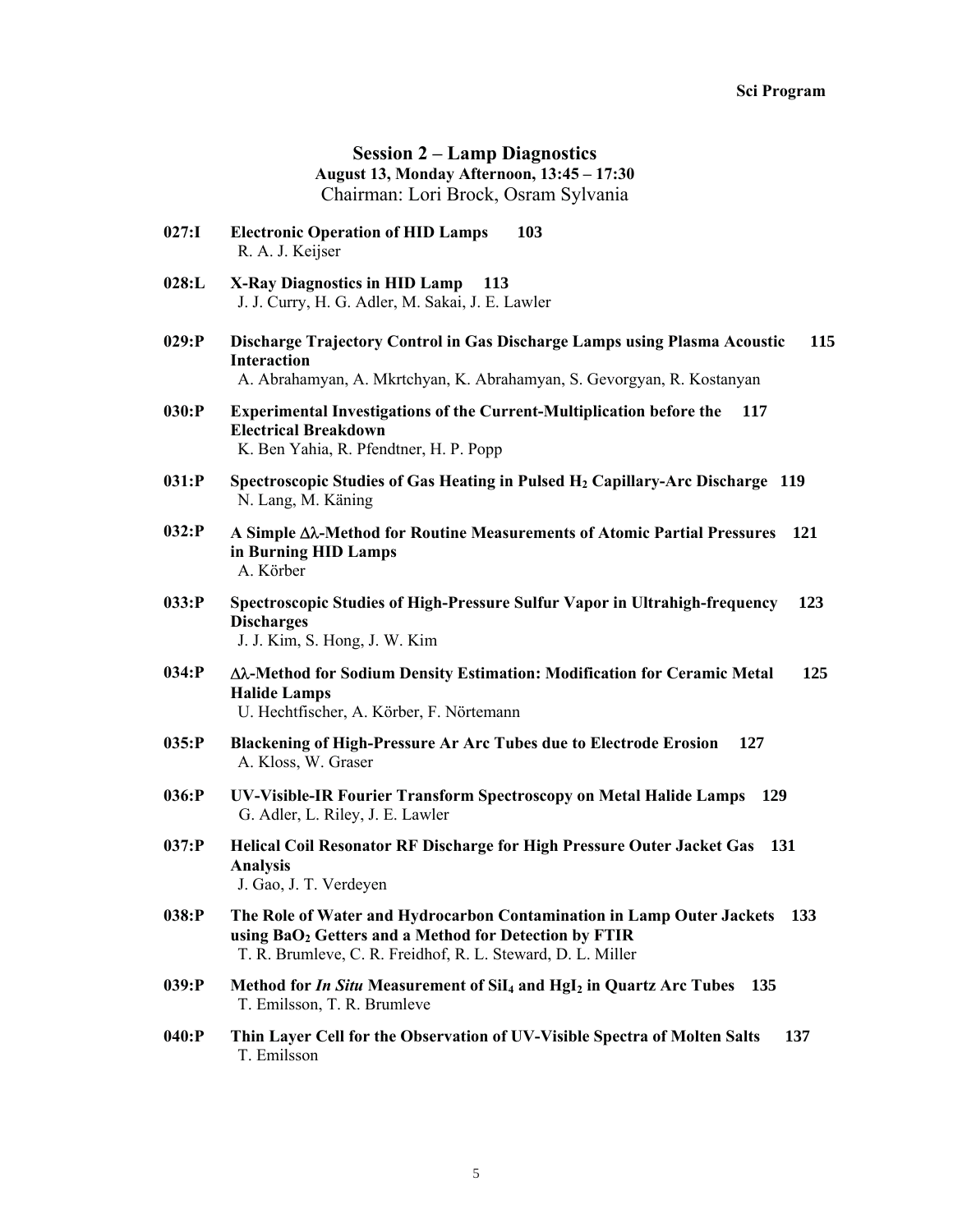| 041:P    | <b>Spectroscopic Diagnostics of Metal Halide Lamp Plasma</b><br>139<br>K. Hatase, M. Kubo, S. Mori, J. Honda, S. Hashiguchi, J. Tachibana                                                         |
|----------|---------------------------------------------------------------------------------------------------------------------------------------------------------------------------------------------------|
| $042:$ P | <b>Characterizing Metal-to-Ceramic Seals for High Intensity Discharge Lamps</b><br>141<br>S. M. DeCarr, J. C. Grande, M. Gyoer, I. Laher, D. J. Lovett, J. Meszaros,<br>S. A. Mucklejohn, Z. Toth |
| 043:P    | High Resolution Studies of the Cs High Pressure Lamp<br>143<br>T. Ban, H. Skenderovic, G. Pichler, J. Liu, K. Guenther                                                                            |
| $044$ :P | Near Infrared Molecular Continua in a Pulsed Cs High Pressure Lamp 145<br>G. Pichler, T. Ban, H. Skenderovic                                                                                      |
| $045$ :P | <b>Hg Particle Densities and Electron Temperature for Various</b><br>147<br>Ar Pressures in Narrow Mercury Lamp<br>M. Goto, T. Arai                                                               |
| $046:$ P | <b>Investigations of the Ignition Process in Long Narrow Cold-Cathode</b><br>149<br><b>Neon Lamps</b><br>G. von Busch, C. Roozekrans, K. Lefki                                                    |
| $047:$ P | <b>Radiometry of Low-Pressure Hg-Ar Discharges</b><br>151<br>C. J. Sansonetti, J. Reader                                                                                                          |
| $048$ :P | Determination of Water Contamination in Zinc-Mercury Fluorescent Lamp<br>153<br>Dose Pellets by Thermal Evolution Infrared Absorption Spectroscopy<br>D. L. Miller, R. L. Steward, T. R. Brumleve |
| $049:$ P | Excited-state Populations and Resonance Radiation in Highly-Loaded Hg-Ar<br>155<br>J. J. Curry, G. G. Lister, J. E. Lawler                                                                        |
| $050$ :P | The Electron Energy Distribution and Plasma Parameters of an Icetron 157<br>Lamp<br>V. Godyak, R. Piejak, B. Alexandrovich                                                                        |
| 051:P    | <b>Fluorescent Tube and Electrode Wear Diagnostics by Photo Emission</b><br>159<br>Spectroscopy<br>S. Huldt, R. Hutton, N. Svendenius                                                             |
| 052:P    | Raman Microscopic Investigation of Dose-Envelope Interactions in Metal<br>161<br><b>Halide Lamps</b><br>R. Forrest, R. Devonshire, C. V. Varanasi, T. R. Brumleve                                 |
| 053: L   | <b>Raman Database for Lamp Science and Technology</b><br>163<br>R. Forrest, R. Devonshire, T. R. Brumleve                                                                                         |
| 054:1    | The Art and Science of Lamp Photometry<br>165<br>R. S. Bergman, Y. Ohno                                                                                                                           |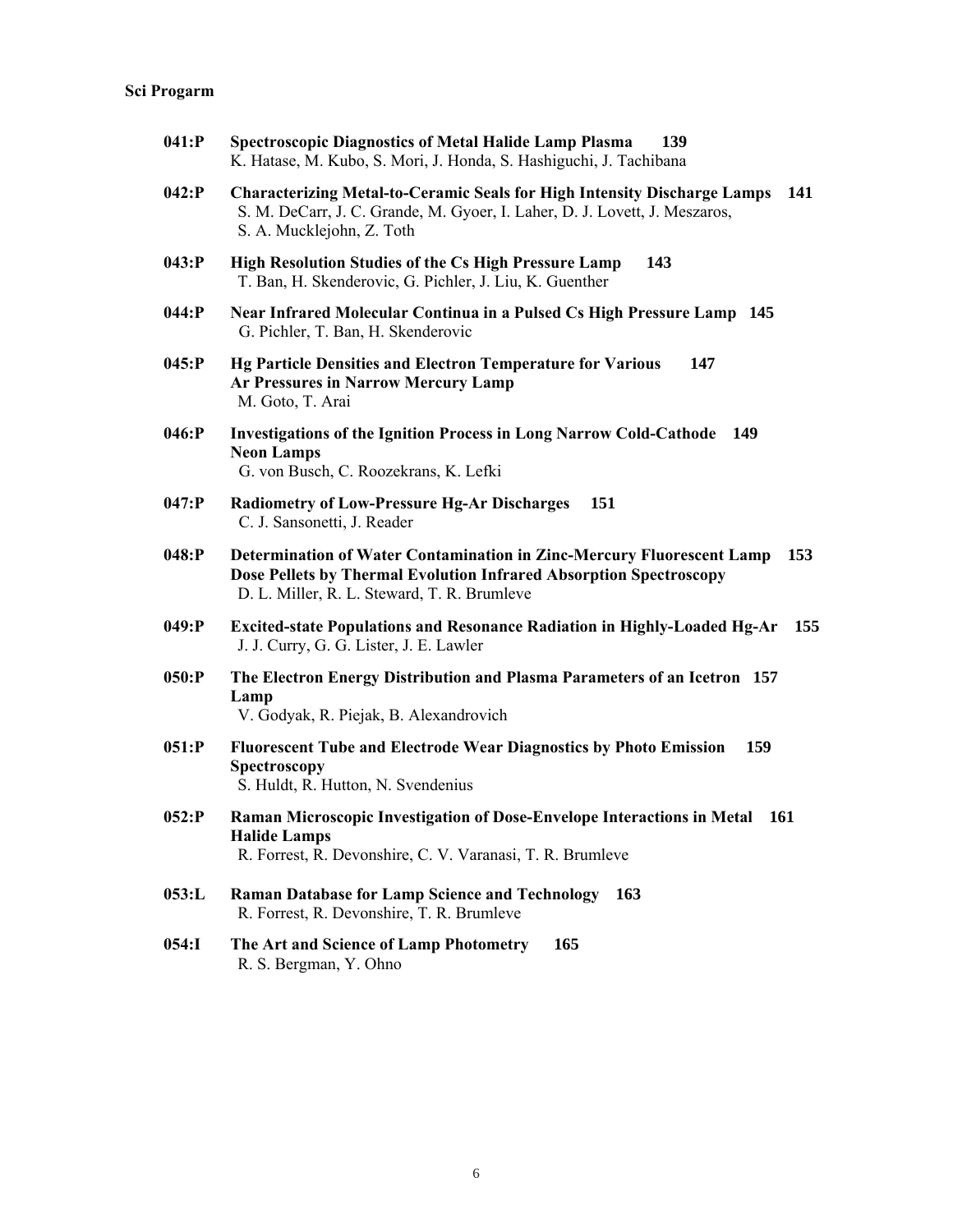## **Session 3 – Lamp Electrodes, Incandescent Lamps & Non-Lighting Applications August 14, Tuesday Morning, 8:15 – 12:30**  Chairman: Katsuhide Misono, Toshiba

- **055:I Diagnostics of HID Electrodes 177** J. Mentel, L. Dabringhausen, S. Lichtenberg, J. Luhmann, D. Nandelstaedt, M. Redwitz
- **056:L Emitter Free Tungsten Electrodes in High Pressure Discharge Lamps 189** T. Hartmann, K. Günther
- **057:P Electrode Diagnostics in High Pressure Discharge Lamps 191** T. Hartmann, K. Günther
- **058:P Determination of Plasma Parameters near the Electrodes of Short Arc Lamps 193** M. Kettlitz, H. Pursch
- **059:P Dynamic Mode Change of Arc Attachment on the Cathode of AC High- 195 Pressure Mercury Discharges**  H. Pursch, H. Schoepp, M. Kettlitz, H. Hess
- **060:P Experimental Investigations of Locally and Temporally Resolved Electrode 197 Temperature Distributions of HID-Lamps using a 3--Pyrometric Method**  C. Bauer, M. Neiger, H. Mönch, T. Krücken
- **061:P Determination of Electrode Falls in a Model Lamp 199** M. Redwitz, L. Dabringhausen, S. Lichtenberg, J. Mentel
- **062:P Measuring the RF-Impedance of a Low Current Argon Arc 201** S. Lichtenberg, J. Luhmann, J. Mentel
- **063:P First-Principles Calculations on Coverage Dependent Work Function and its 203 Implication for Cathode Temperatures: Sodium Vapour Lamps**  J. Almanstoetter, B. Eberhard
- **064:P Experimental and Theoretical Investigation of the Glow-to-Arc Transition in 205 Metal Halide Lamps**  J. Gao, T. R. Brumleve
- **065:P Numerical Modeling of the Dynamic ESV Electrode Sheath Voltage for 207 a 0.62 MPa Mercury Discharge**  R. Bötticher, W. Bötticher
- **066:P Modes of Cathodic Arc Attachment to Electrodes for HID Lamps 209** L. Dabringhausen, M. Redwitz, D. Nandlestäd, J. Mentel
- **067:P Simulation of Spot-Diffuse Transition on AC-Operated HID Lamp Electrodes 211** W. Graser
- **068:P Time Resolved Recording of Arc Spot Formation on Cold Cathodes 213** S. Frohnert, M. Schumann, P. Storck, J. Mentel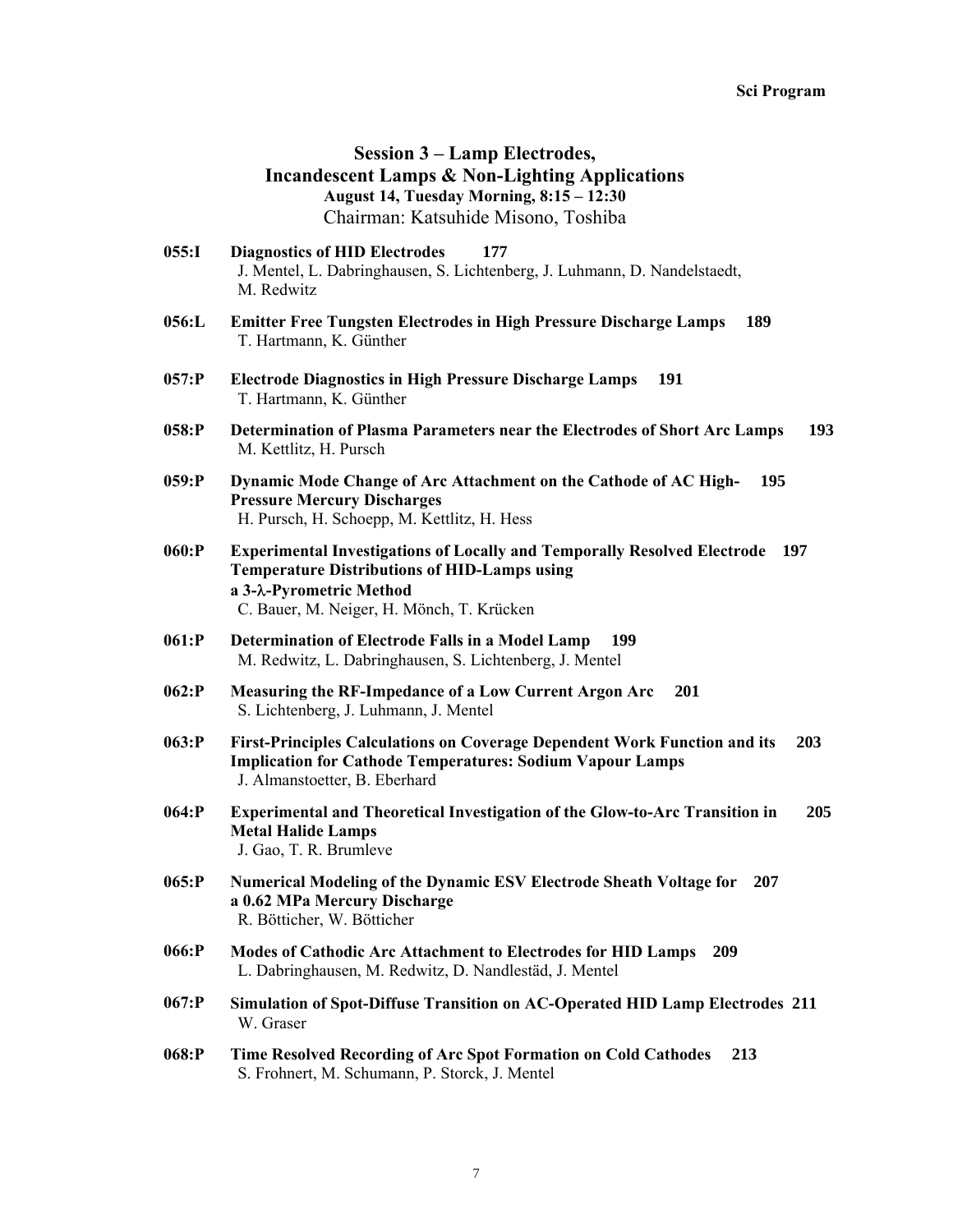| $069:$ P | Investigations on Ba Depletion from Electrodes in Low-Pressure Hg/Noble<br>215<br>Gas Discharge Lamps using <sup>133</sup> Ba Tracer Techniques, Fast Photog. and SEM<br>T. L. G. Thijssen, A. van der Heijden, B. Buijsse, W. J. van der Hoek |
|----------|------------------------------------------------------------------------------------------------------------------------------------------------------------------------------------------------------------------------------------------------|
| 070:P    | Effect of Electrode Geometry on Thermionic Emission for the Starting of<br>217<br><b>Fluorescent Lamps</b><br>D. K. Gupta, G. Zissis                                                                                                           |
| $071:$ P | <b>Measurement of Barium Evaporation Rates for F-lamp Cathodes</b><br>219<br>using Laser Induced Fluorescence<br>J. D. Michael                                                                                                                 |
| $072:$ P | The Chemistry of Triple-Oxide Cathodes<br>221<br>S. Bott, R. Forrest, R. Devonshire., E. Arnold, G. Desinger                                                                                                                                   |
| $073:$ P | <b>Effect of Auxiliary Heating on Barium Loss from Fluorescent Lamp</b><br>223<br><b>Electrode under HF Operation</b><br>K. Misono                                                                                                             |
| $074$ :P | <b>Calculation of Complex Index of Refraction of Tungsten using Ellipsometer</b><br>225<br>S. Sekine, A. Sato, M. Ohkawa                                                                                                                       |
| $075:$ P | <b>Analysis of Electrodes from Metal Halide Lamps</b><br>227<br>C. V. Varanasi, T. R. Brumleve                                                                                                                                                 |
| $076:$ P | Time-dependent Thermionic Cathode Model for High Intensity Discharge<br>229<br><b>Lamp Starting</b><br>Y-M. Li, B. Budinger                                                                                                                    |
| $077:$ P | Modeling the Temperature Distribution in Cathodes of HID Lamps<br>231<br>M. Benilov, M. Cunha                                                                                                                                                  |
| $078:$ P | <b>Adjust Emission Spectrum of the Incandescent Lamp by Optical Interference</b><br>233<br><b>Coatings</b><br>D-L. Lu, W. Qui, X-W. Lu, Y-S. Zhou, Z-G. Lu                                                                                     |
| $079:$ P | On Energy-Saving of Incandescent Lamp with IR Reflective Coating<br>235<br>Z-G. Lu, D-L. Lu, W. Qiu, A-H. Gao, X-W. Lu                                                                                                                         |
| 080:P    | <b>Application of Powdered Getter of Red Phosphorus in Ground Glass</b><br>237<br><b>Incandescent Lamps</b><br>P. Zhongzhui                                                                                                                    |
| 081:P    | Shaping of the Vortek Water Wall Arc Lamp Spectrum<br>241<br>T. Thrum, F. Dawson, D. Camm                                                                                                                                                      |
| $082:$ P | <b>Machine Vision Illuminating System for Handheld Bar Code Scanning 243</b><br><b>Systems</b><br>W. Havens, V. Hunter                                                                                                                         |
| 083: L   | <b>Electrode Diagnostics for HID-Lamps</b><br>245<br>H. G. Adler                                                                                                                                                                               |
| 084:I    | <b>Trends in Environmentally Friendly HID Technology</b><br>247<br>N. Saito                                                                                                                                                                    |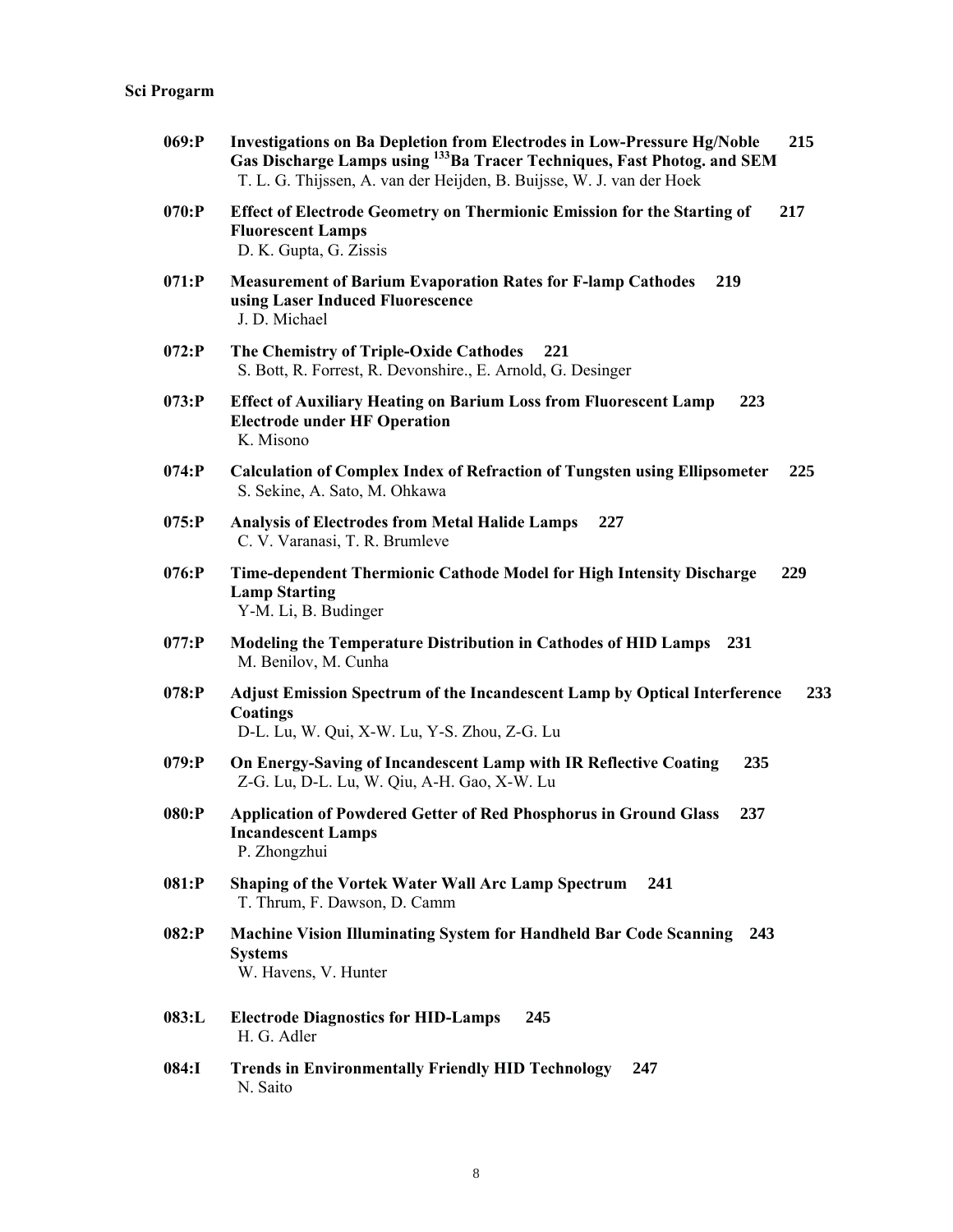#### **Session 4 – Lamp Models & Novel Discharges August 14, Tuesday Afternoon, 13:45 – 17:30**  Chairman: Sylvain Coulombe, GE

- **085:I A Simulation Model of HID Lamps based upon an Energy Balance 259** T. Ishigami
- **086:L Breakdown Processes in Metal Halide Lamps 265** T. J. Sommerer, D. Wharmby, J. G. Eden, M. J. Kushner
- **087:P Radiative Transfer in the General Plasma Simulation Package Plasimo 267** H. van der Heijden, J. van der Mullen
- **088:P Simulations of Electrode Temperatures in HID Lamps 269** T. Krücken
- **089:P Spectral Line Shape Modeling in HF-Discharge 271** I. Bersons, G. Revalde, A. Skudra
- **090:P Self-Consistent Modeling of Convection in High Pressure Mercury Lamps 273** X. Zhu, J. van Dijk, H. van der Heijden, J. van der Mullen
- **091:P Modeling of High Pressure Discharge Lamps Including Convection 275** T. Grau
- **092:P Simulating the Spectrum of a High-pressure Sulfur Discharge 277** C. Johnston, H. van der Heijden, G. Janssen, J. van Dijk, J. van der Mullen
- **093:P Acoustic Resonance in Low Power Ceramic Metal Halide Lamps 279** S. H. Howe, S. Coulombe
- **094:P Modeling the Arc-Cathode Interaction in Super-High-Pressure 281 Arc Discharges** S. Coulombe, M. S. Benilov
- **095:P Estimation of the Momentum Transfer Cross Section for Collisions of 283 Electrons with Iodine Atoms for the Modeling of High Pressure Metal Halide Lamps**  B. Schalk, L. Hitzschke, G. H. Lieder, G. Hartel
- **096:P Time-dependent Two-dimensional Fluid Model of a Metal Halide Lamp 285** S. Hashiguchi, K. Hatase, S. Mon, K. Tachibana
- **097:P Using Brightness and Color Gamut to Assess Spectra Optimized for 287 Luminosity and Color Rendering**  T. J. Sommerer
- **098:P Validating a Combined Mercury-Neon Collisional Radiative Model 289** B. Hartgers, A. Stijfs, L. Bakker, J. van der Mullen
- **099:P Modeling a Fluorescent Lamp Plasma Using a Simple 3-Electron 291 Temperature Approximation**  B. Hartgers, J. van der Mullen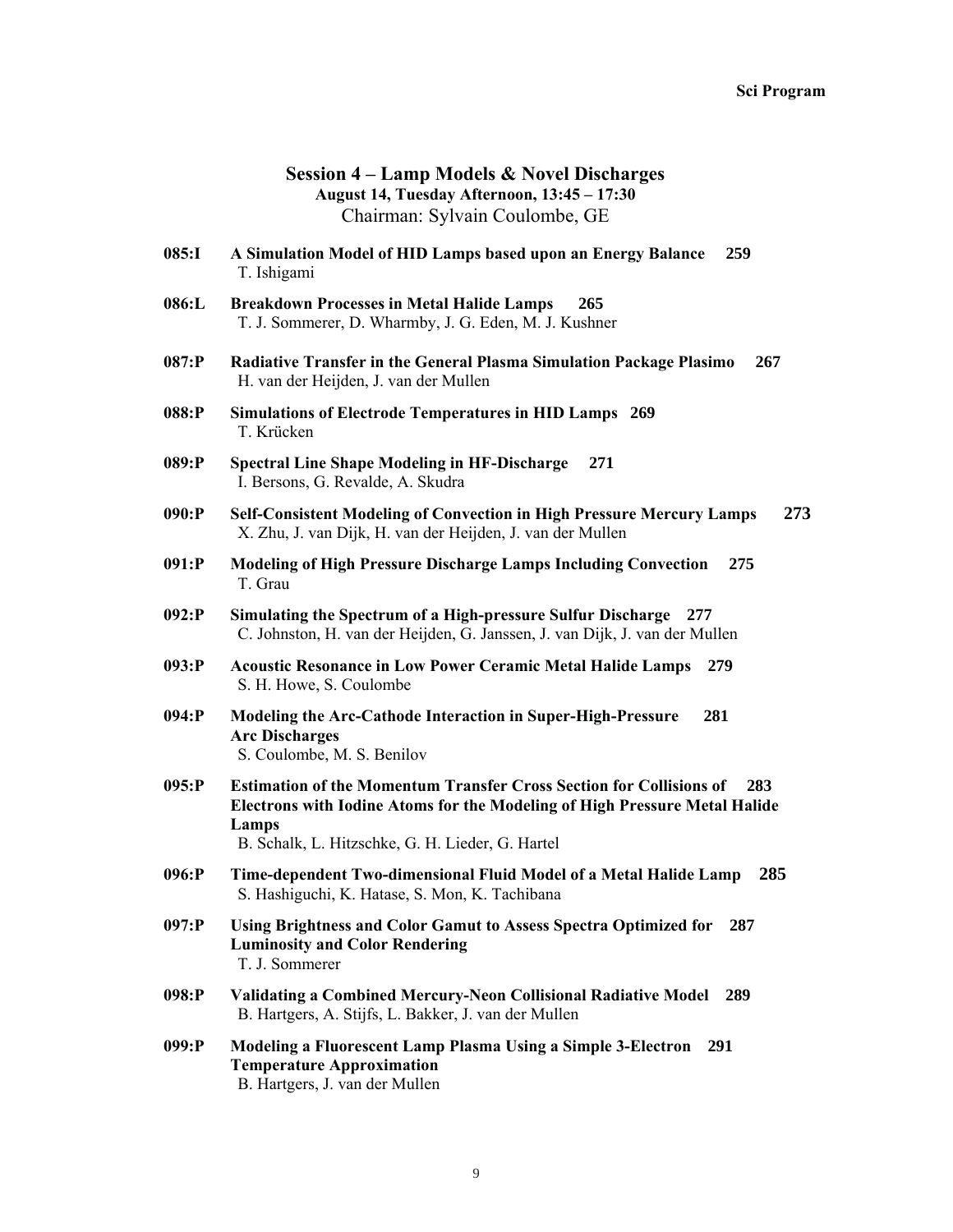- **100:P Computation of the Mercury Vapor Pressure above Multicomponent 293 Fluorescent Lamp Amalgams** S. C. Hansen, S. L. Chen
- **101:P Low Temperature DC Plasma Modeling Using the Lattice Boltzmann Method 295** M. Jinno, A. Keer-Rendon, R. Devonshire
- **102:P The Dynamic Behaviour of Pulsed Low-Pressure Discharges: 297 The Grotrian Model** G. Moss, R. Devonshire
- **103:P A Critical Comparison of LTE vs. Kinetic Approaches in the Modeling of 299 Lamp Chemistry**  A. Keer-Rendon, N. Powell, G. Wilson, R. Devonshire
- **104:P Effect of External Irradiation on the Leakage Time Constant in a Sleeve 301 Discharge and the Associated Light Effect**  S. S. Pimpale, S. G. Pimpale
- **105:P Mechanism of Negative Space Charge in a Discharge of Argon Subjected to 303 Ionisation by Collision**  S. S. Pimpale, S. G. Pimpale
- **106:P Behaviour of Positive Space Charge in Parabolic Segments of Current 305 Emission through Argon Subjected to Corona Discharge**  S. S. Pimpale, S. G. Pimpale
- **107:P Investigation of Lamp Fills for Hg-free Microwave-Excited HID Lamps 307** B. Koch, M. Neiger
- **108:L Time-dependent Modeling of High Pressure Discharge Lamps including 309 Electrodes**  P. Flesch, M. Neiger
- **109:I Aperture Lamps 311** D. A. Kirkpatrick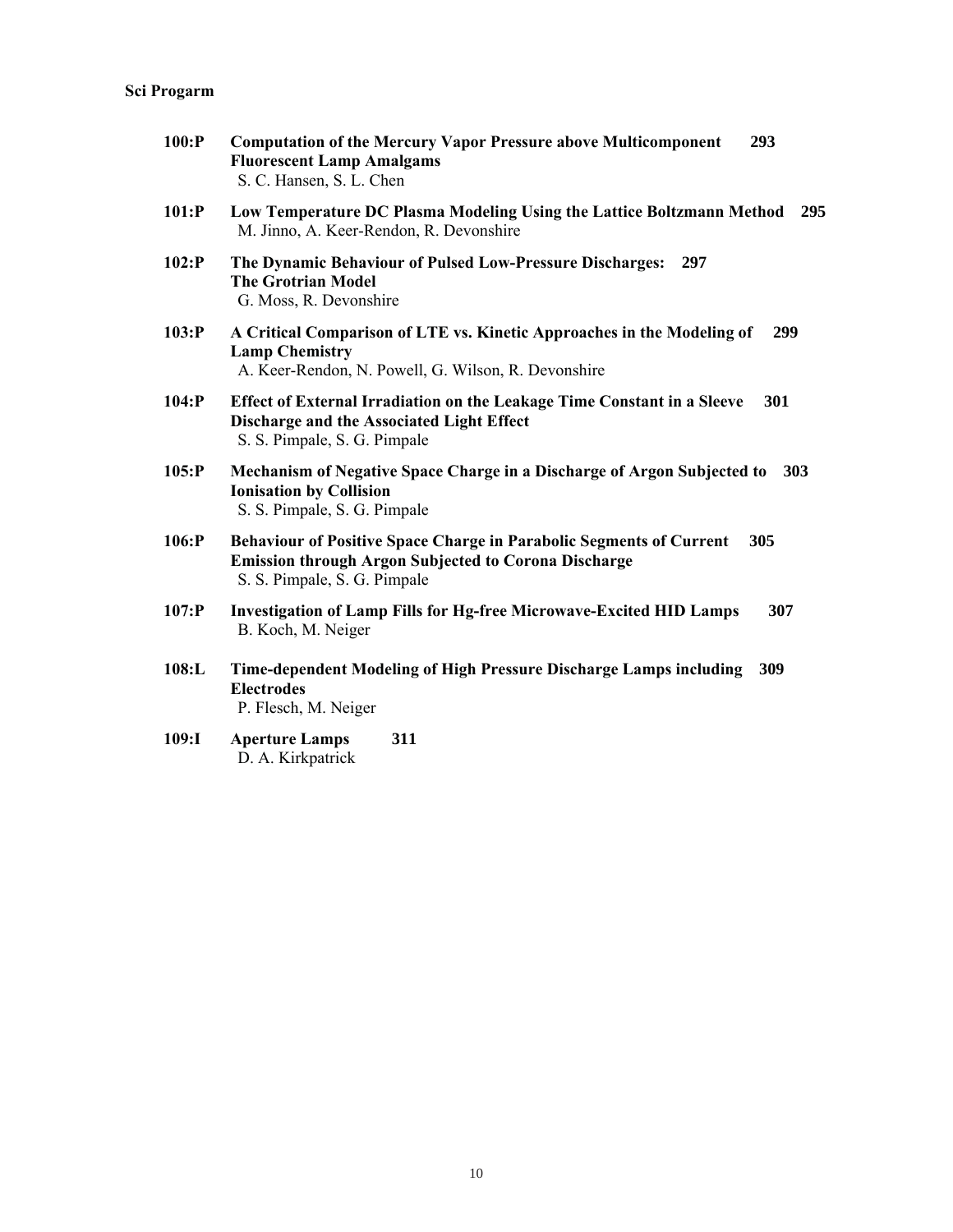## **Session 5 – Solid State Lamps August 15, Wednesday Morning, 8:15 – 12:30**  Chairman: Ernst Smolka, Heraeus

- **110:I Another Semiconductor Revolution: This Time it's Lighting 321** R. Haitz
- **111:I Light Emitting Diodes as Light Sources 331** N. Narendran

**There is no Poster Session, only a long Coffee Break** 

- **112:I Recent Advances in Organic Light Emitting Diodes 339** R. Kwong, M. Lech, M. Nugent, K. Rajan, T. Ngo, J. J. Brown, S. Lamansky, P. Djurovich, D. Murphy, F. Abdel-Razzaq, J. Brooks, M. E. Thompson, C. Adachi, M. Baldo, S. R. Forrest
- **113:I Monolithic LED Arrays on Silicon Nano-Structures 347** J. R. Shealy, Y. Wang, N. C. Mac Donald
- **114:L Binary Rare Gas Mixtures for Mercury-Free Signs 355** H. Sarroukh, E. Robert, C. Cachoncinlle, R. Viladrosa, J. M. Pouvesle
- **115:L New Low-pressure Gas-Discharge Source of Optical Radiation 357 using Hydroxyl, OH**  M. Khodorkovskii, S. Kidalov, V. Milenin, N. Timofeev, A. Vul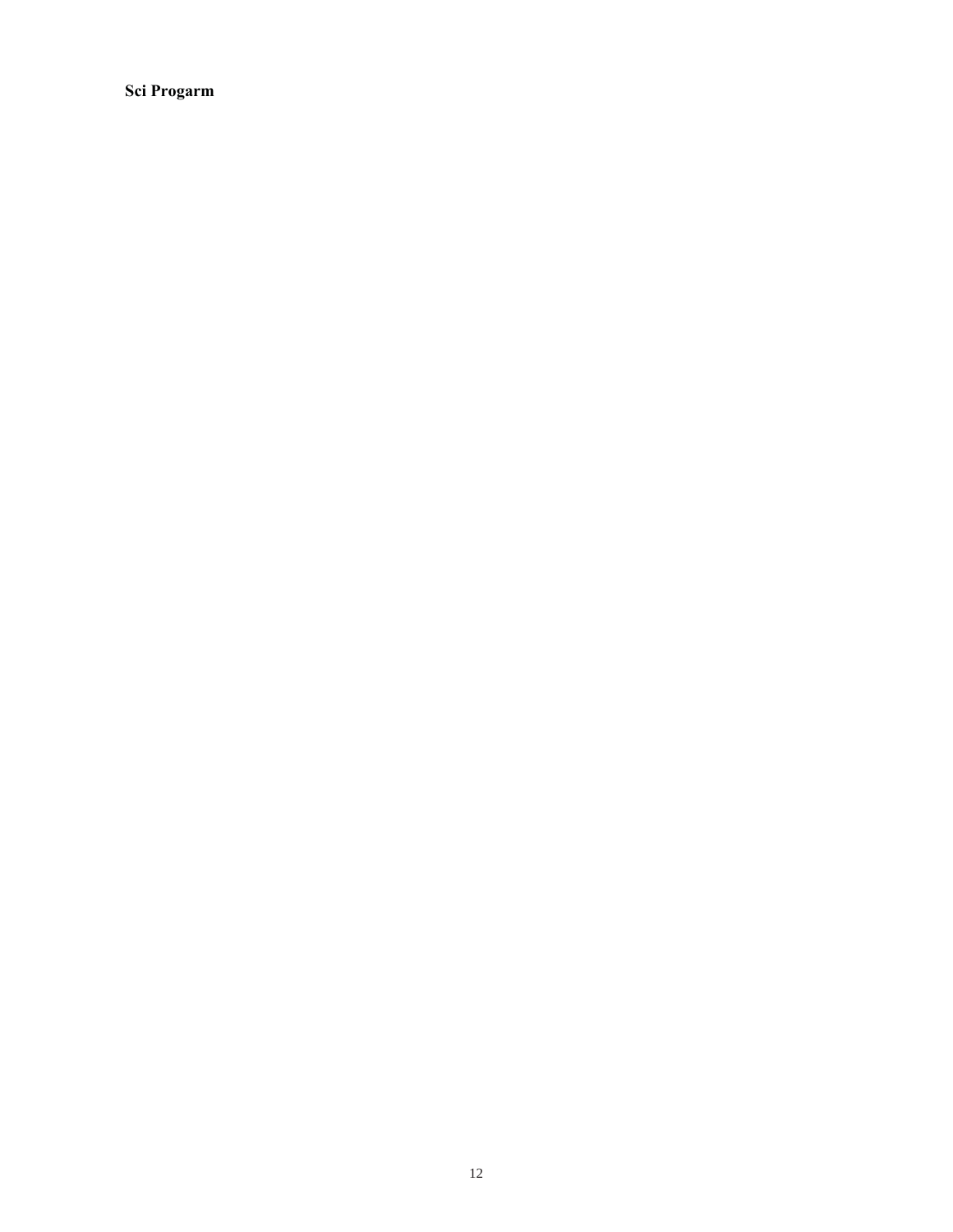### **Session 6 – Lamp Materials August 15, Wednesday Afternoon, 13:45 – 16:30**  Chairman: Timothy Brumleve, APL

- **116:I Recent Studies on Fused Quartz and Synthetic Fused Silica for Light Sources** 359 H.-D. Witzke
- **117:L The Relevance of Gaseous NaAlX4 (X=Br,I) Hetero Complexes for the 371 Operation of Metal Halide Lamps with Ceramic Envelopes**  T. Markus, U. Niemann, L. Singheiser, K. Hilpert
- **118:P High Efficiency and High Visibility Shaded Reflector Type LEDs 373** Y. Suehiro
- **119:P LCD Backlighting with High Luminescent Colored Light Emitting Diodes 375** C. Hoelen, G. Harbers
- **120:P Ultraviolet Enhancers made from Polycrystalline Alumina to Eliminate 377 Ignition Delay**  T. P. C. M. Vos, G. M. J. F. Luijks, W. J. van den Hoek
- **121:P Protection of Quartz Glass Surfaces in Excimer Lamps against Halogen 379** Attack by Sol-Gel Coatings of Al<sub>2</sub>O<sub>3</sub> E. Arnold, F. Schilling, H.-D. Witzke, C. Doppleb, R. Hirrle
- **122:P Carbon Blackening in Cer**a**mic Metal Halide Lamps 381** H. Honda, S. Ashida
- **123:P Evaluation of the Mechanical Properties of HID Sealing during Ageing 383** Z. Toth, A. Juhasz, B. Nyiri
- **124:P Changes in Dose Composition at Different Stages of Life in Metal Halide 385 Lamps Containing NaI-ScI3-ThI4** C. V. Varanasi, T. R. Brumleve, T. Emilsson
- **125:P The Rheology and Mechanical Properties of Ceramic Suspensions near 387 Critical Conditions**  V. Gauri, D. Polis
- **126-P New Getter Material for Discharge Lamps 389** A. Corazza, C. Boffito
- **127-P High Temperature Stable Colored Sol-gel Coatings for Automotive Signaling 391 Lamps**  R. Broersma
- **128-P New Transparent Substrate with Silica Aerogel Film for Surface-Emissive 393 Devices**  K. Kawano, T. Tsutsui, M. Yahiro, Y. Shigesato, H. Yokogawa, M. Yokoyama
- **129:P Vacuum Ultraviolet Excitation Spectra of Boron-Rich Borate Phosphors 395 Activated with Tb3+ and Eu3+** S. Tanimizu, T. Suzuki, M. Shiiki, C. Okazaki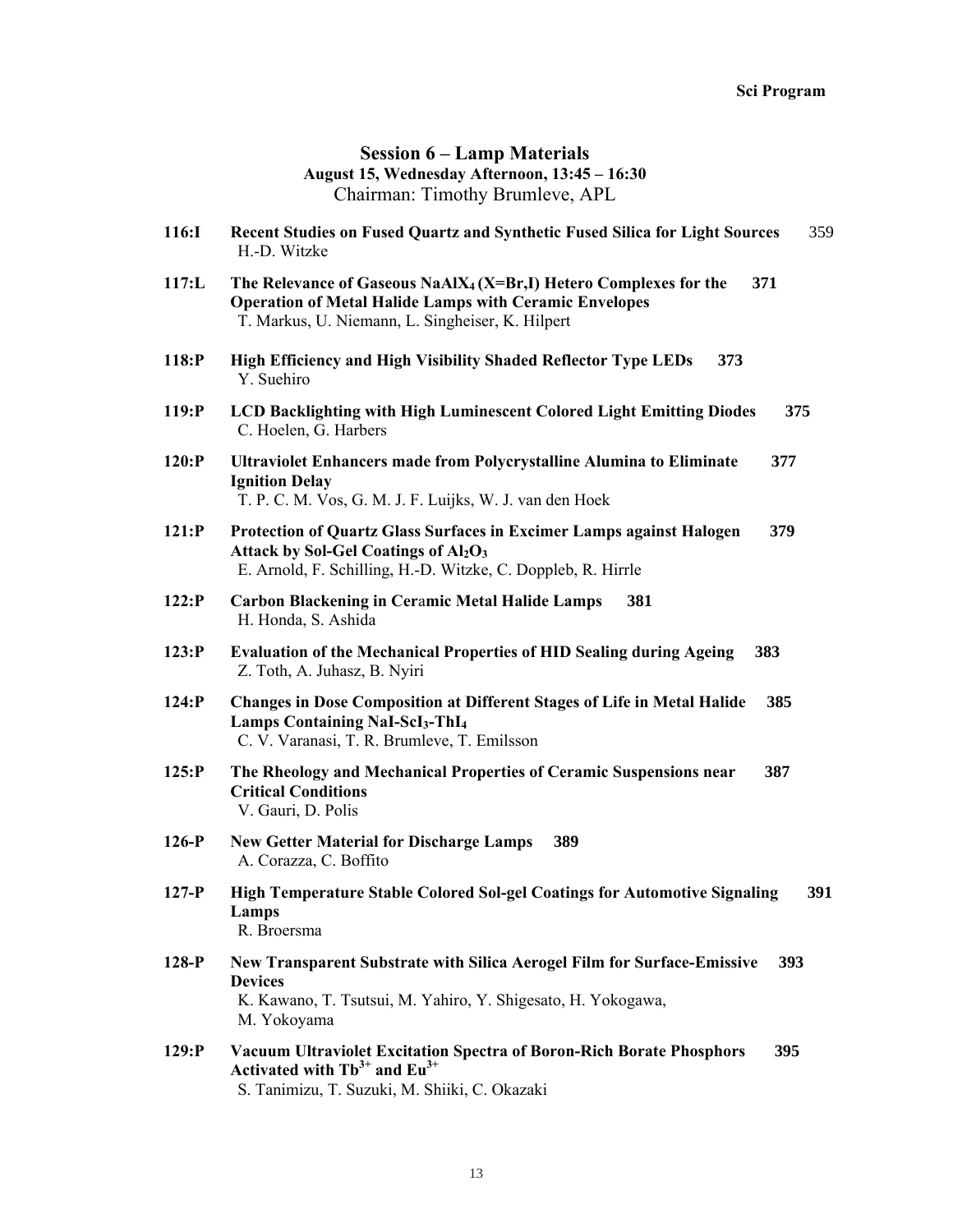| 130:P | <b>Research on the Optical Properties of Alumina-Phosphor Coating</b> | 397 |
|-------|-----------------------------------------------------------------------|-----|
|       | D. Fang, X. Zhang, F. Li                                              |     |

- **131:P New Hg Dispensers for Cold Cathode Lamps 399** A. Corazza, P. Gallina, S. Giorgi
- **132:P Photolytic Dehydration of Coating Surfaces during Lamp Operation 401 Influencing Mercury Binding, Lumen Maintenance and Lamp Life**  J. B. Jansma, E. E. Hammer, S. Han
- **133:I Recent Developments in Multiphoton Emitting Phosphors for Fluorescent 403 Lamps and Display Devices**  A. M. Srivastava

*Busses to Barbeque / Banquet leave Hotels at 15:30*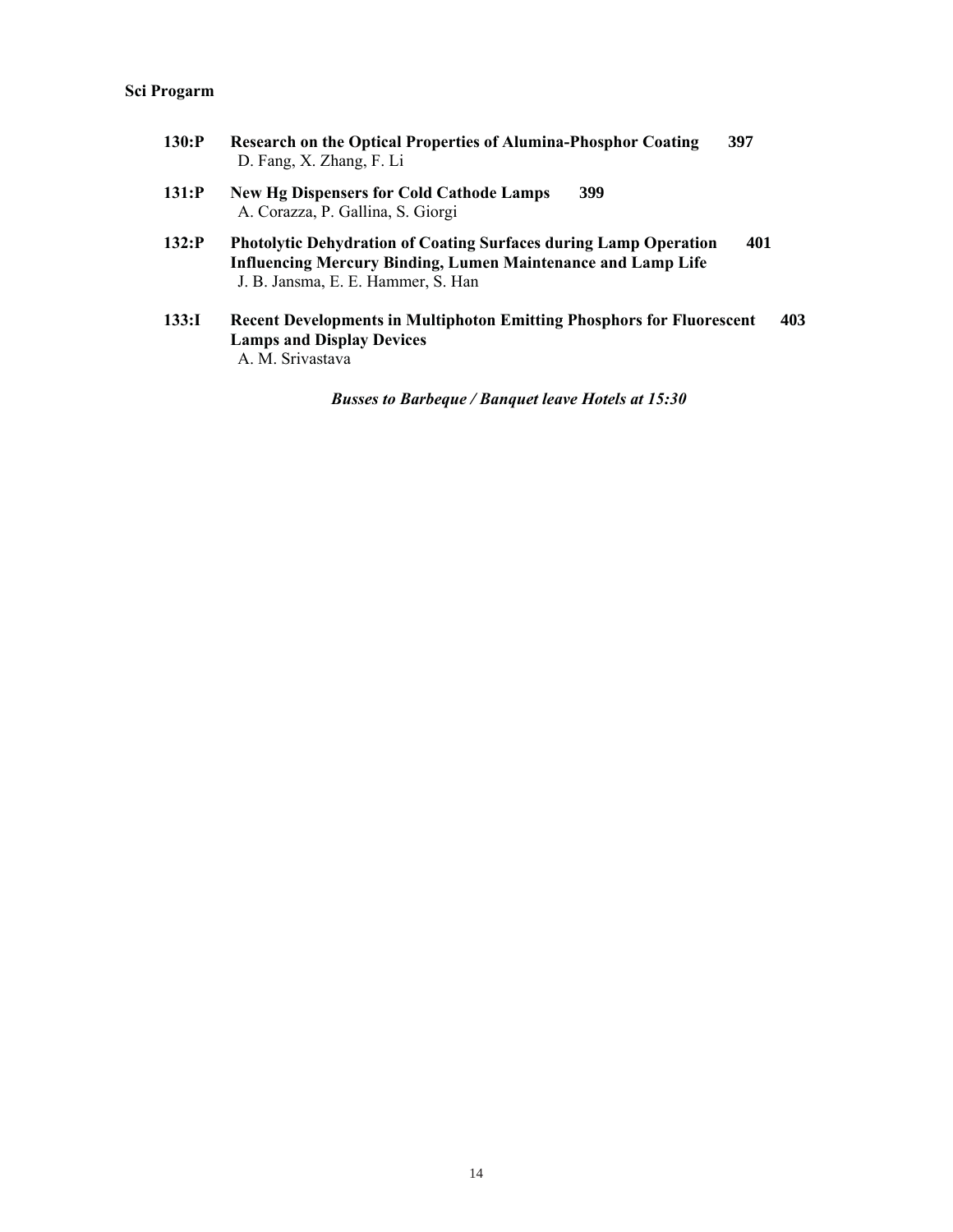## **Session 7 – Fluorescent Lamps, Excimer and Dielectric Barrier Discharge Devices August 13, Thursday Morning, 8:15 – 12:00**  Chairman: John Stocks, SLI

- **134:I Product Families based on Dielectric Barrier Discharges 413** L. Hitzschke, F. Vollkommer
- **135:L Cataphoresis Phenomenon of Fluorescent Lamps with HF Electronic Ballasts 239** H. Nagai, K. Honda, N. Hashimoto, K. Sato, N. Miki, Y. Yamanaka
- **136:P The Influence of Impurities on the VUV-Emission of Dielectric Barrier 430 Discharges**  F. Adler , S. Mueller, R.-J. Zahn
- **137:P Calculations of Kr-Xe Mixture Barrier Discharge Parameters 432** G. Zvereva, G. Gerasimov
- **138:P Luminous Improvement of Xenon Dielectric Barrier Discharge Lamps 434** M. Aono, H. Motomura, M. Jinno, T. Ikeda
- **139:P High Power UV and VUV Excilamps 436** V. F. Tarasenko, M. V. Erofeev, M. I. Lomaev, A. Panchenko, D. V. Shitz, V. S. Skakun, E. A. Sosnin
- **140:P Xe(He)-I2 Glow and Capacitive Dicharge Excilamps 438** M. I. Lomaev, V. F. Tarasenko
- **141:P Influence of Excitation Pulse Form on Barrier Discharge Excilamps 440 Efficienacy**  M. I. Lomaev, D. V. Shiitz, V. S. Skakun, V. F. Tarasenko
- **142-P UV Radiation from a Pulsed Xe Micro-Hollow Cathode Discharge 442** E. Davliatchine, F. Adler, E. Kindel
- **143-P The Dynamical Behaviour of Pulsed Low Pressure Discharges: 444 Near-UV Emitters**  S. Kitsinelis, R. Devonshire
- **144:P High Frequency Cold Ignition Process of Compact Fluorescent Lamps 446** M. Haverlag, A. Kraus, J. Sormani
- **145:P Steady-State Direct Current Operation of Low Pressure Argon- 448 Mercury Discharges**  J. Gielen, S. de Groot, J. van Dijk, J. van der Mullen
- **146:P Emission Characteristics of Xenon Fluorescent Lamp with Inner and Outer 450 Electrodes**  H. Noguchi, H. Motomura, M. Aono, H. Yano
- **147:P Novel Flat Compact Fluorescent Lamp 452** M. Anandan, J. Ravi, T. Uetsuki, S. Lambrechts